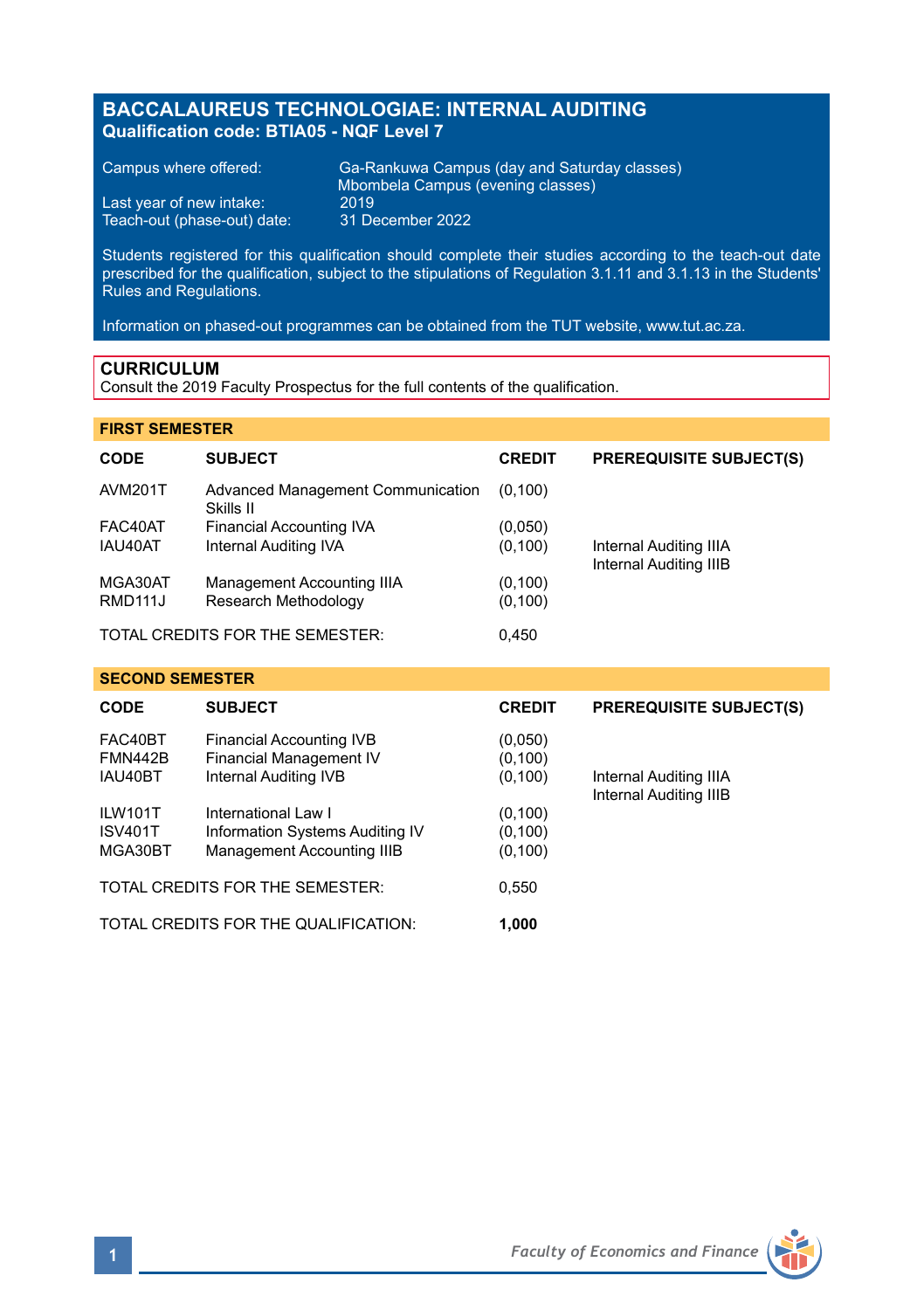# **SUBJECT INFORMATION (OVERVIEW OF SYLLABUS)**

The syllabus content is subject to change to accommodate industry changes. Please note that a more detailed syllabus is available at the department or in the study guide that is applicable to a particular subject. At time of publication, the syllabus content was defined as follows:

## **A**

#### **ADVANCED MANAGEMENT COMMUNICATION SKILLS II (AVM201T) 1 X 3-HOUR PAPER** *(Subject custodian: Department of Auditing)*

Elements of advanced business communication in an organisation, advanced business procedures, intercultural communication and diversity management. This subject also includes presentation skills, including chairing a meeting. (Total tuition time: ± 42 hours)

### **F**

#### **FINANCIAL ACCOUNTING IVA (FAC40AT) 1 X 3-HOUR PAPER FINANCIAL ACCOUNTING IVB (FAC40BT)** *(Subject custodian: Department of Accounting)*

Overview of financial management. Risk and rate of return. Portfolio management. Valuations. Cost of capital. Capital budgeting and project involvement. Practical issues in capital budgeting. (Total tuition time: ± 42 hours)

### **FINANCIAL MANAGEMENT IV (FMN442B) 1 X 3-HOUR PAPER**

#### *(Subject custodian: Department of Finance and Investment)*

The task of the financial manager, the capital structure of an enterprise, capital budgets, the time value of money, working capital policy, budgeting process, financial analyses and planning, inflation and taxation and their influence on financial decision-making, dividend policy, mergers, predictions of business failures, and issues and concepts in financial management. (Total tuition time: ± 64 hours)

### **I**

### **INFORMATION SYSTEMS AUDITING IV (ISV401T) 1 X 3-HOUR PAPER**

### *(Subject custodian: Department of Auditing)*

Information systems strategies. Hardware, platforms, networks and communications. Data processing. Systems development, acquisition and maintenance. Information systems security and contingency planning. (Total tuition time: ± 60 hours)

### **INTERNAL AUDITING IVA (IAU40AT) 1 X 3-HOUR PAPER**

#### *(Subject custodian: Department of Auditing)*

Internal audit management. Developing and reviewing of internal audit charter. Developing and monitoring a long-range audit plan. Managing relationships with governance structures (audit committee and board). Managing relationships with organisations that are being audited. Coordinating an audit plan with external auditors. Staff recruitment and appointments. Staff training and development. Evaluation of staff performance. Quality controls and staff procedures. Opportunities for performance improvement. Selling and marketing internal audit services. Record-keeping for the department. Operational budget. Resource utilisation plan (i.e. Internet). Specialist audit assignments. (Total tuition time: ± 42 hours)

#### **INTERNAL AUDITING IVB (IAU40BT) 1 X 3-HOUR PAPER** *(Subject custodian: Department of Auditing)*

Risk management. Internal control and internal control evaluations. Internal audit reporting. (Total tuition time:  $+42$  hours)

### **INTERNATIONAL LAW I (ILW101T) 1 X 3-HOUR PAPER**

### *(Subject custodian: Department of Law)*

Sources of international law, differences between domestic law and international law, treaties/international agreements, international tribunals, rules and structures of international trade law, international environmental law and responsibilities of international organisations. (Total tuition time: ± 46 hours)